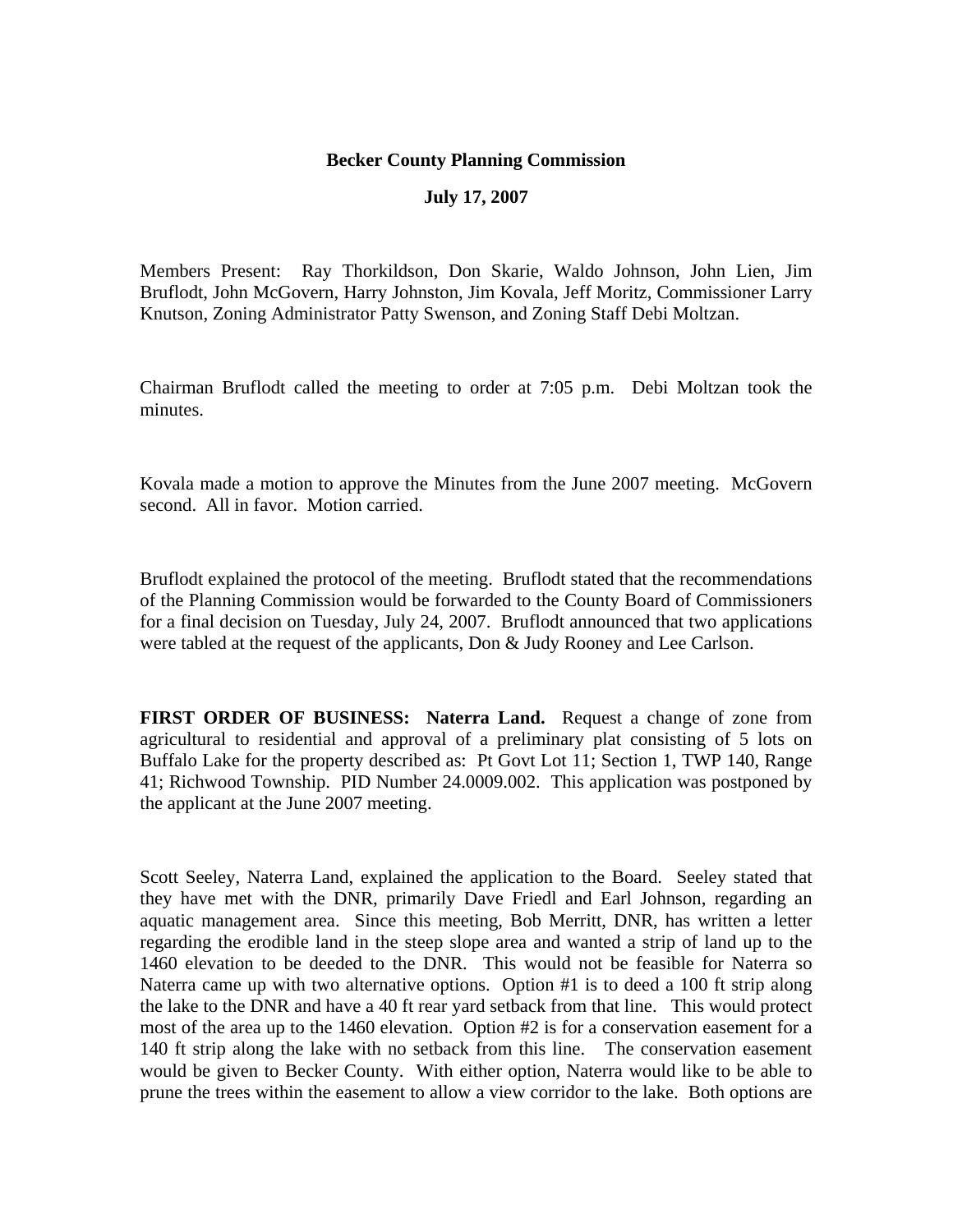generous and will protect the lake. Seeley stated that the DNR would not allow pruning in the management area if the land were deeded to the DNR.

Kovala questioned why the DNR did not want the 100 ft strip along the lake. Seeley stated that the DNR wanted everything up to the elevation of 1460 and would not allow pruning to see the lake. Seeley stated that if the owners cannot see the lake, there are no incentives for development.

Knutson questioned if Naterra has meet with the Township regarding the proposed plat. Seeley stated that they have met with the Township.

Skarie asked for clarification as to which area the trees would be trimmed. Seeley stated that the shaded area is the area that the trees would be trimmed and pruned. Moritz questioned who would control the pruning as to when the pruning can be done and how much can be done. Seeley felt that the owner should submit a plan to the Zoning Office showing where the trimming would be done and showing the view corridor.

Thorkildson questioned if the DNR approved Option #2. Seeley stated that the DNR wanted an easement that would go to the elevation of 1460. Knutson wanted clarification as to whether or not the DNR would allow trimming. Seeley stated that if the DNR owned the management area, there would be no trimming allowed, but Naterra is still trying to work with them to get this permission. Johnston questioned what the height limits would be for pruning. Seeley stated that the hill is about10 to 20 feet high so the trimming would be 20 to 30 feet high.

No one spoke in favor of the application. Speaking in opposition of the application were: Joan Kopperud, who was concerned that no matter what the rules, people do not abide by the rules and that this is marginal lakeshore that needs protecting. Michele Dode, who was concerned that with the lots available on the north side of the bay, this would overdevelop the bay. Robin Turnwall, who was concerned that the canopy of trees would disappear, that damage can be done quickly and that this is really not a lake, but a river channel that needs protecting. Dave Friedl, DNR, he has not seen the new proposals; the DNR has met with the developer a couple of times; the slope is very sensitive due to the soil types, this is the worst type of soil for development; a strip of land can be accepted by the DNR for an aquatic management area; the area that needs protecting ranges from a distance of 105 feet to 150 feet from the lake; to make these lots non-riparian, the strip of land must be deeded to the DNR, a conservation easement would not be sufficient.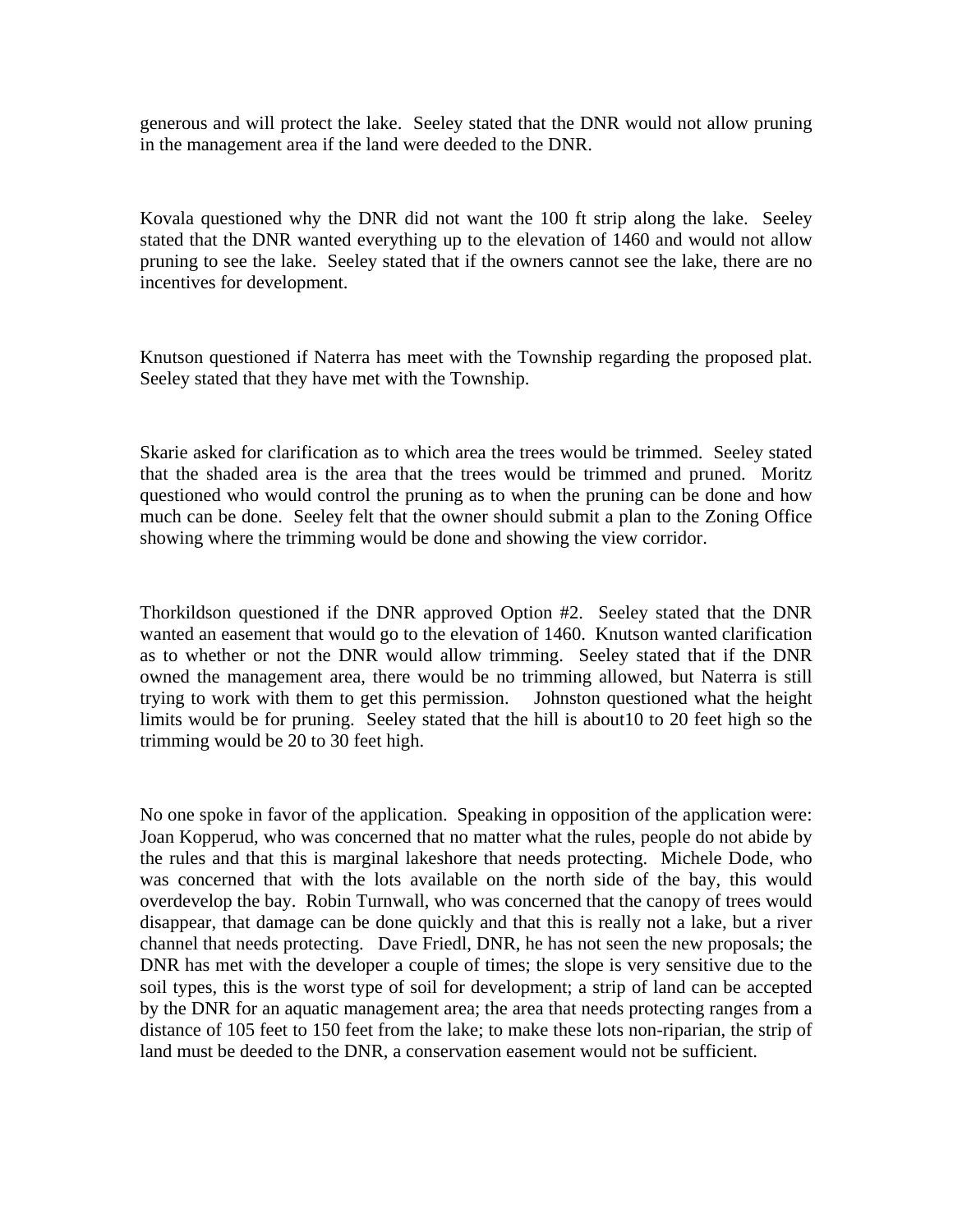McGovern questioned if there would be trouble with the placement of septic systems. Friedl stated that there would be difficulty placing proper septic systems with the type of soil in this area and this is outlined in Merritt's letter. Moritz questioned Friedl that if a proposal was presented with a management area with setbacks at 1460 if the DNR would approve it. Friedl stated that they probably would, but some areas of the slope needed protecting up to 200 feet from the lake.

Written correspondence was received from Michele Dode, in opposition to the application and Bob Merritt, DNR, with concerns about the slope area and soil conditions in this area.

At this time, testimony was closed. Further discussion was held. Moritz questioned Seeley what the acreage difference would be if they deeded over the entire area up to the elevation of 1460. Seeley stated that he did not have the exact figure, but it would be around ¼ acre. Ben Schmidt, Naterra, stated that Naterra is willing to give up the riparian rights but want to allow a view to the lake. Lien was concerned about pruning and what the limitations would be; the only way to control trimming is to deed a strip of land to the DNR. Lien stated that the Planning Commission has a responsibility to protect the lake. Knutson stated, that what he was hearing, the DNR would like to have the strip of land up to the elevation of 1460, but this may not be necessarily the absolute setback.

Bruflodt questioned the ownership of the 100 ft strip. Friedl stated that the 100 ft strip is not enough to protect the steep slope; the slope needs protecting from 105 to 150 feet from the lake. Knutson asked how the DNR felt about increasing the setback from the slope. Friedl stated that was a County call and that 40 feet would be acceptable. Johnston stated that the 140 ft setback is pretty close to the 1460 elevation and still concerned about the pruning of the trees. Kovala questioned what would happen if no pruning took place. Seeley stated that this would be an open field with no view to the lake. Kovala felt that trying to control the pruning would be difficult. Schmidt questioned if Naterra could do the pruning before final plat approval. Scott Walz questioned if the pruning could be done prior to final plat approval and once done recorded with no further pruning. Swenson stated that to preserve this area, the area would have to be deeded to the DNR; pruning, trimming and a view corridor are allowed by Ordinance.

Ray Thorkildson felt that the 140 ft deeded strip to DNR looks good, but no one should be able to build up to that line, there should still be a 20 to 40 ft setback from the deeded area, this would place the structure further up the hill and they would naturally have a better view; if deeded to the DNR, the DNR should prune, not the home owner. Moritz questioned if pruning were allowed, are there restrictions or provisions regarding the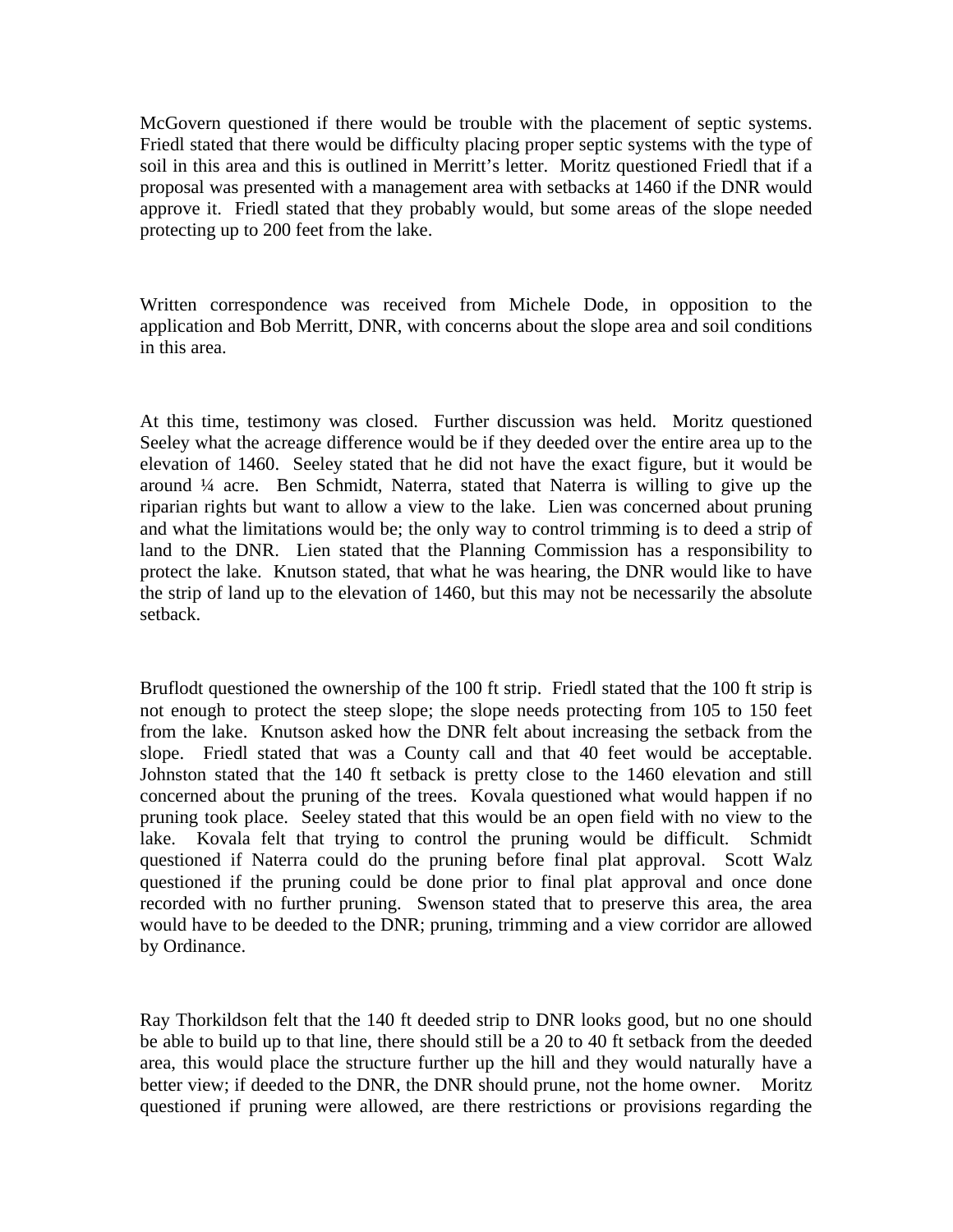view from the lakeside. Seeley and Schmidt stated that there were covenants and included restrictions like requiring earth tone structures. Skarie stated that there are regulations, but some are hard to enforce; once a tree is cut down, it is gone forever. Friedl stated that in the aquatic management area, no cutting of vegetation would be allowed and that the DNR cannot control pruning of trees on private lots. Lien stated that pruning and trimming is not a one-time deal, trees need pruning every year to every other year. Skarie stated that it seems that the proposals are at an impasse and is in favor of deeding a strip to the DNR with a rear yard setback from that line. Lien felt that the information presented to them is not adequate, that nothing has been resolved between the developer and the DNR and felt that if Naterra could not accept a proposal of deeding a strip of land 140 feet to the DNR with a 40 ft setback from this strip, the application would have to be denied.

**Motion**: Lien made a motion to deny the change of zone from agricultural to residential and deny the preliminary plat consisting of 5 lots based on the fact that there would not be enough protection for the steep slope, sensitive soils and aquatic vegetation. Kovala second. All in favor except Knutson. Majority in favor. Motion carried.

**SECOND ORDER OF BUSINESS: NORTHERN RESORT DEVELOPMENT**. Request for a change of zone from agricultural to high density residential and a conditional use permit for a multi unit residential development consisting of 10 units on the property described as: Pt of Govt Lot 9 in Section 14 and Pt of Govt Lot 1 in Section 23, TWP 141, Range 36, Two Inlets Township. PID Number 34.0094.000 and PID Number 34.0123.001. The property is located on Two Inlets Lake. This application was postponed by the applicant at the June 2007 meeting.

Rand Schaeffer explained the application to the Board. The MURD would be located on the southern end of the peninsula. The previous MURD was proposed for the entire peninsula and without a variance; the MURD could not be accomplished. The existing driveway would be utilized for the new units. The Technical Review Panel has viewed the property. The docking area would be toward the south of the property. The new proposal does meet the criteria of the Zoning Ordinance. A swimming area is not planned for this development. Schaeffer stated that he wanted to continue being a good steward of the land. The existing resort has historic value and he would like to try to preserve that.

Scott Walz stated that the application states 10 units, but one unit was not subtracted for the shore recreation area, so there will only be 9 units; and with the current regulations, the peninsula is not buildable under MURD concepts; the peninsula area is already disturbed, the back area is undisturbed; this MURD would replace the existing RV sites.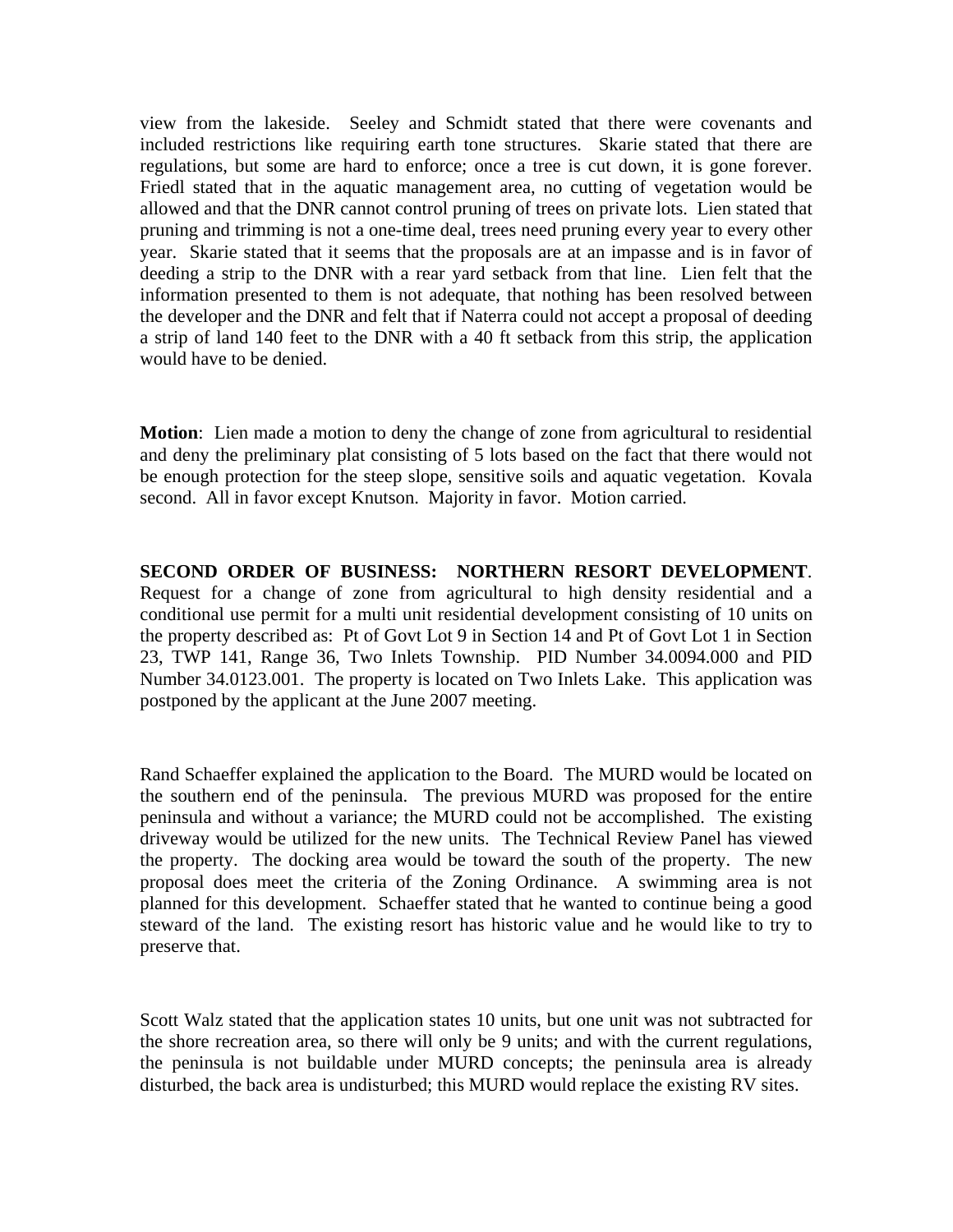Moritz questioned if the 1200 sq ft site areas included all the impervious material for the site or if decks would be located outside this area. Schaeffer stated that 1200 sq ft site included the decks; the only thing that would be located in the common area would be the trails.

Speaking in regards to the application was Teresa Goodrum, expressing some concerns. Edie Everts, DNR, also expressed concerns about the docking area due to the wild rice and bull rushes. Written correspondence was received from Edie Everts, DNR, expressing the same concerns that she spoke about.

At this time, testimony was closed and further discussion held. Lien questioned the septic system proposal. Schaeffer stated that he is working with a contractor to centralize the new system(s); the new system would not be contiguous to the existing system. Lien stated that the proposal does meet the requirements of the Zoning Ordinance; the only issue would be a swimming area that would need to be addressed.

**Motion:** Lien made a motion to approve the change of zone from agricultural to high density residential and a conditional use permit to allow a Multi Unit Residential Development consisting of nine (9) units based on the fact that the proposal does meet the requirements of the Zoning Ordinance. Johnston second. All in favor. Motion carried.

**THIRD ORDER OF BUSINESS: James Schaefer and Steve Anderson**. Request a change of zone from commercial to residential and conditional use permit for storage condominiums which would consist of two buildings, 40 ft by 120 ft and two buildings 30 ft by 120 ft for the property described as Pt SE ¼ NW ¼ and Pt SW ¼ NE ¼; Comm W Qtr Cor Sec 24; Section 24, TWP 139, Range 42; Audubon Township. PID Number 02.0159.005.

Jim Schaefer and Steve Anderson explained the application to the Board. They plan on building the structures and selling the units, similar to the units on County Highway 17. There would be no water or sewer in the units. Covenants would be implemented, similar to others approved in the County. Anderson stated that the application states four buildings, but in their letter of explanation, it states that the project would be staged and that the land could support up to five units of each size for a total of 10 structures, but they would not be constructed unit one building was completely sold. Swenson stated that ten structures are stated in their business plan.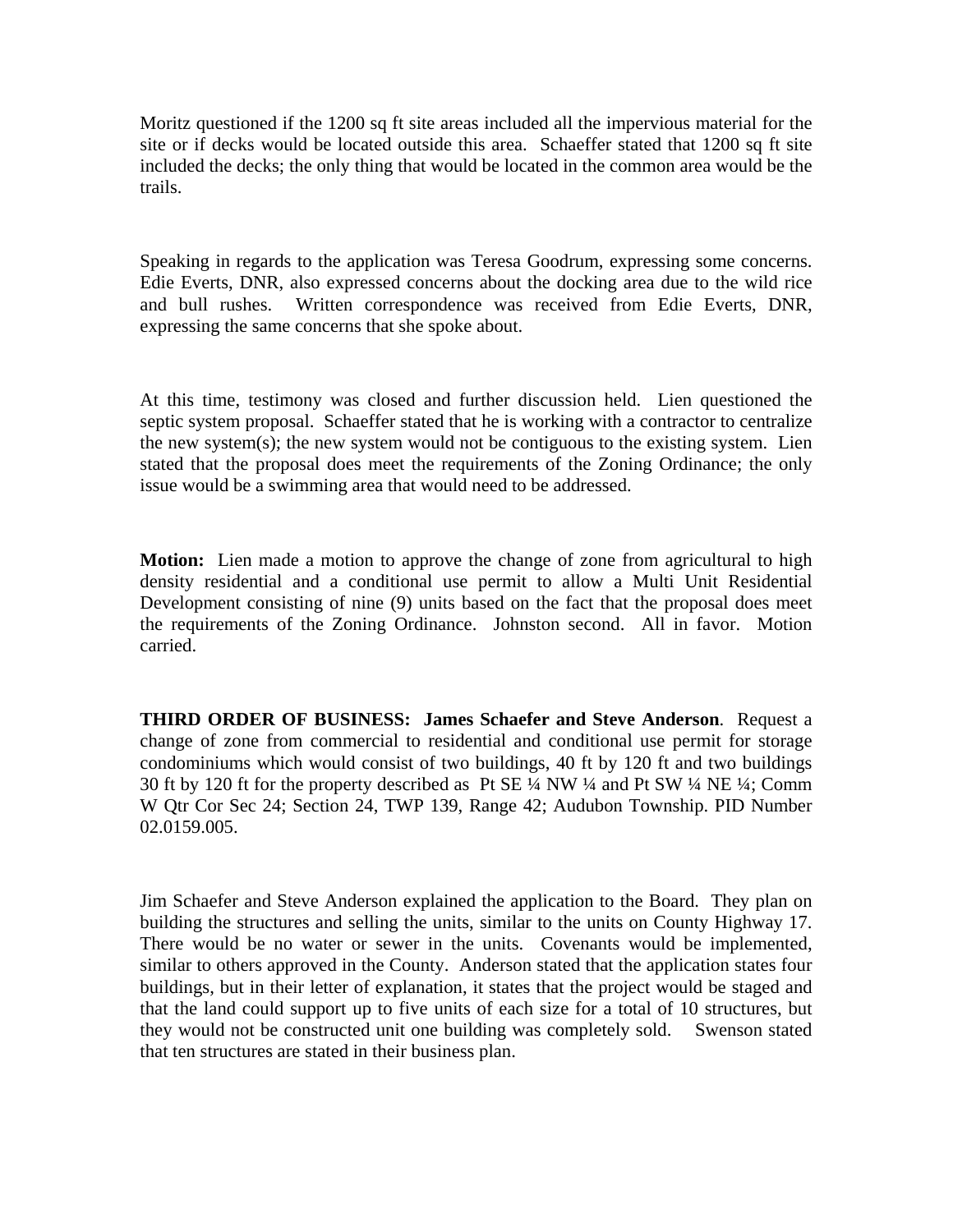Moritz asked what type of screening there would be from the highway or adjoining properties. Schaefer stated that they had not thought of any screening and wanted to use the visibility from Highway 10 for marketability.

No one spoke in favor of the application. Speaking in opposition were Glen Stearns with concerns about the condition of the existing road and screening to the east and south. Rick Ellsworth, Audubon TWP Supervisor, felt the property was more valuable as commercial.

Anderson stated that there would be less traffic with a unit that is privately owned rather than one that is rented. Swenson explained why there was the need for the change of zone and the difference between a unit that is rented and a unit that is owned. Johnston questioned how many units would be in each structure. Anderson stated that the 40 ft by 120 ft structure would have four units with four owners.

Written correspondence was received from Jerry Lunde, Audubon Township, with concerns about the project and Robert Spizzo, Forest Hills Golf Resort owner, in opposition to the application.

At this time, testimony was closed and further discussion was held. Kovala questioned the height of the structure. Schaeffer stated that the structures would have 14 ft sidewalls with 12 ft garage doors and would be less than 22 feet in height. Kovala questioned if they would consider screening with trees. Schaeffer stated that they would consider screening. Knutson stated that the zone change would give the County more control of what goes on the property.

**Motion:** Lien made a motion to approve the change of zone from commercial to residential and a conditional use permit for storage condominiums and to build up to ten (10) structures based on the fact that the use would not be detrimental to the surrounding area with the stipulations that there be an adequate screening of trees planted on the south and east side of the structures and the structures are to be constructed within a ten (10) year period. Kovala second. All in favor. Motion carried.

**FOURTH ORDER OF BUSINESS: Keith Schwichtenberg.** Request a change of zone from agricultural to residential and approval of a certificate of survey for three lots (6.5, 5.4 and 5.5 acres) for the property described as: Pt Govt Lot 6, Comm SW Cor Sec 36 Th n Al W Ln 663.86 to POB; Section 36, TWP 138, Range 39; Silver Leaf Township. PID Number 29.0228.000. The property is located on Dead Lake.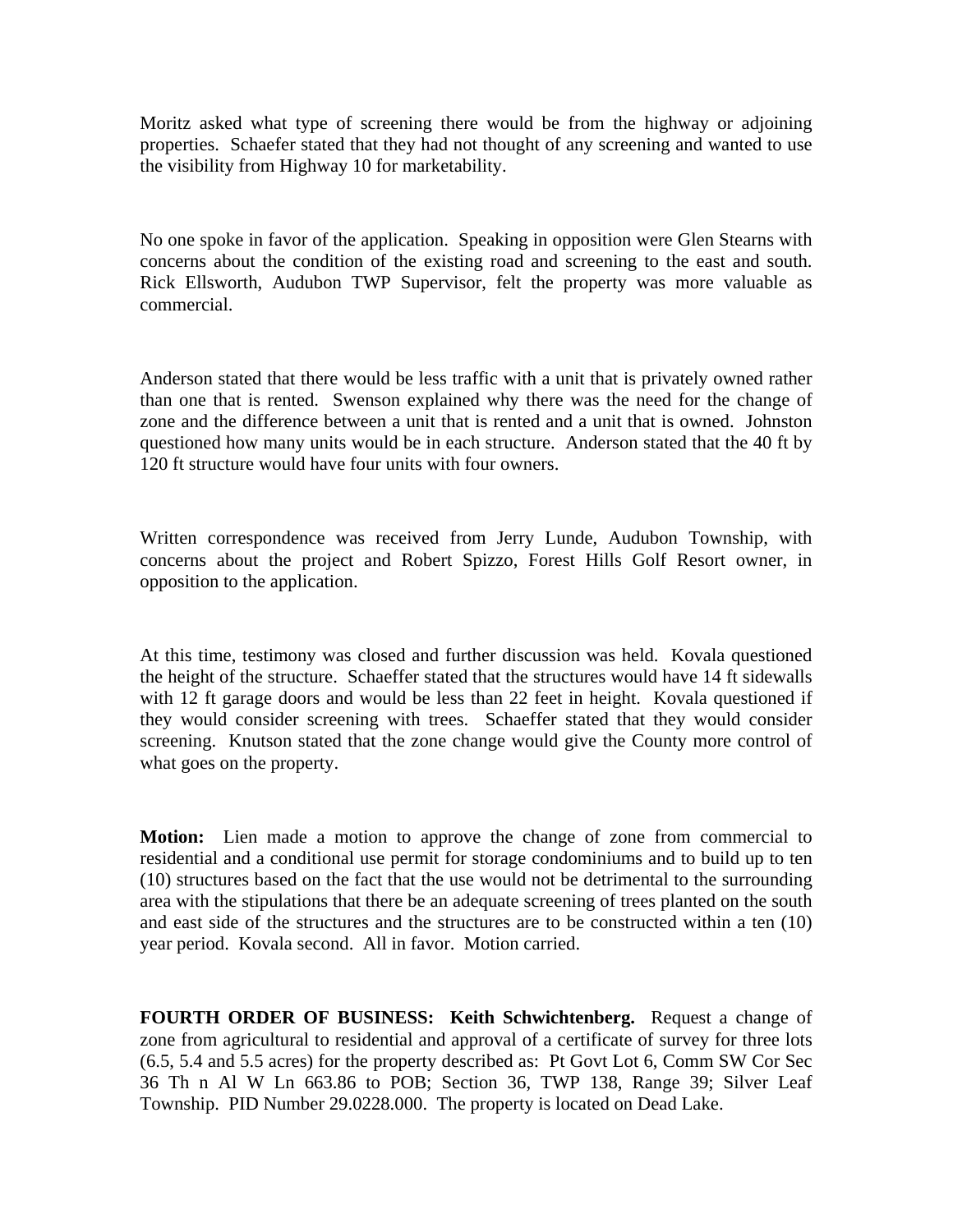Schwichtenberg explained the application to the Board. There are presently two lots that he would like to rearrange the lot lines and create three lots. Each lot meets or exceeds the requirements of the Zoning Ordinance and Subdivision Ordinance. Scott Walz further explained the lot configuration and need for rezoning.

Kovala stated that there is a significant amount of reeds along the lake and that there is one dock now and suggested that new docks would have to be placed over the vegetation. Schwichtenberg stated that the DNR has suggested a dock that would go over the vegetation and one section would be placed in the open water; this type of dock can stay in the water all winter long.

No one spoke in favor of the application. No one spoke against the application. Written correspondence was received from Brad Wentz, County Highway Engineer, with concerns about the location of driveway approaches.

At this time, testimony was closed and further discussion was held.

**Motion:** Kovala made a motion to approve the change of zone from agricultural to residential and approve a certificate of survey for three tracts of land (6.5 acres, 5.4 acres and 5.5 acres) based on the fact that the request meets the requirements of the Zoning Ordinance and Subdivision Ordinance. Knutson second. All in favor. Motion carried.

**FIFTH ORDER OF BUSINESS: Barry Wilde.** Request a change of zone from agricultural to residential and approval of a preliminary plat consisting of 4 lots for the property described as: Pt of Govt Lot 2; Section 15, TWP 140, Range 38; Shell Lake Township. PID Number 28.0081.001. The property is located on Shell Lake.

Barry Wilde explained the application to the Board. The lots would be split off from the existing resort, just west of the main resort. There are three existing cabins located in this area and when the split occurs, each of the cabins would be on a separate lot and the fourth lot would be vacant. Scott Walz further explained the lot size and location; each of the lots meets or exceeds the requirement of the Zoning Ordinance and Subdivision Ordinance.

Kovala stated that the area would make nice lots and there are existing docking areas for three of the lots, with existing cabins.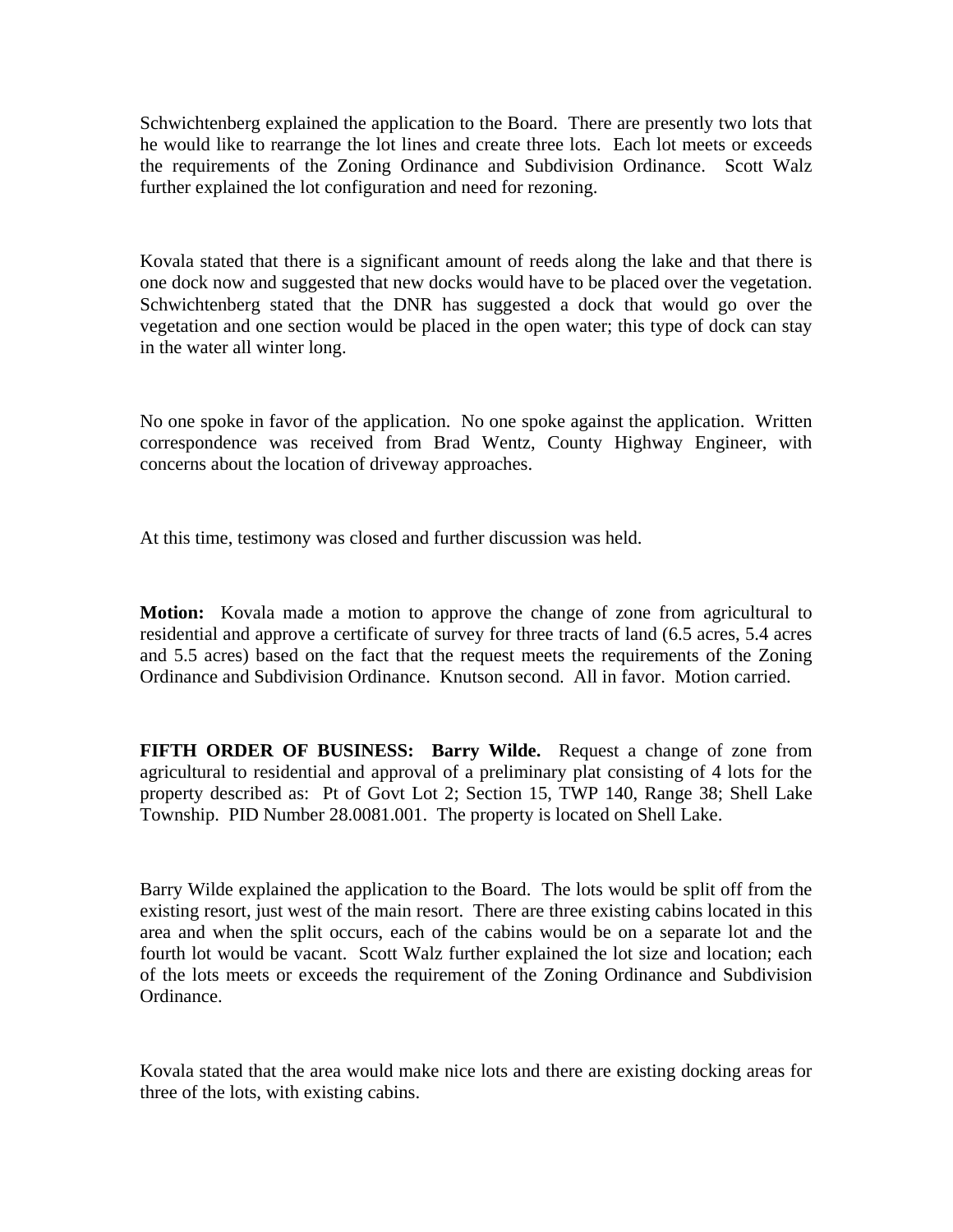No one spoke in favor of the application. No one spoke against the application. Written correspondence was received from Brad Wentz, County Highway Engineer, with concerns about the cul-de-sac location.

At this time, testimony was closed and further discussion was held. Kovala stated that the lots meet the requirements of the Zoning Ordinance. Knutson felt the cul-de-sac issue needs to be addressed between the developer and Township.

**Motion:** Kovala made a motion to approve the change of zone from agricultural to residential and approve a preliminary plat consisting of four (4) lots based on the fact that the request meets the criteria of the Zoning Ordinance and Subdivision Ordinance. Knutson second. All in favor. Motion carried.

**SIXTH ORDER OF BUSINESS: Bruce Pearson**. Request a conditional use permit to excavate and install a natural boulder retaining wall within 50 feet of the ordinary high water mark of Bad Medicine Lake on the property described as: Lot 6, Block 1, Schiller's Shores; Section 18, TWP 142, Range 37; Forest Township. PID Number 12.0212.000. The property is located on Bad Medicine Lake.

Chad Pearson explained the application to the Board. They would like to excavate and install a boulder wall within the shore impact zone.

Lien questioned if there was an existing erosion problem with this area. Pearson stated that there was not, that it was more for recreational purposes. Kovala questioned why the wall would be necessary. Pearson stated that they would be creating a beach area. Kovala stated that there was an adequate beach area without creating a larger one. Lien then read a portion of Section 12 of the Becker County Zoning Ordinance pertaining to retaining walls. Lien stated that there is no current erosion problem that needs to be corrected. Johnson felt that the plan would make the property worse, not better.

No one spoke in favor of the application. Speaking in opposition to the application was Ray Vlasak, who felt a wall should be denied and a stairway installed; the water is pristine and needs to be preserved. Jim Kaiser questioned if the wall was within the shore impact zone. Brian Huotari, EOR, explained more details on the wall; the trees would be preserved and there would be a swale placed behind the wall; the wall has been designed and signed by a civil engineer. Roger Olson stated that the resources must be preserved and he is speaking for the right of the lake. Written correspondence was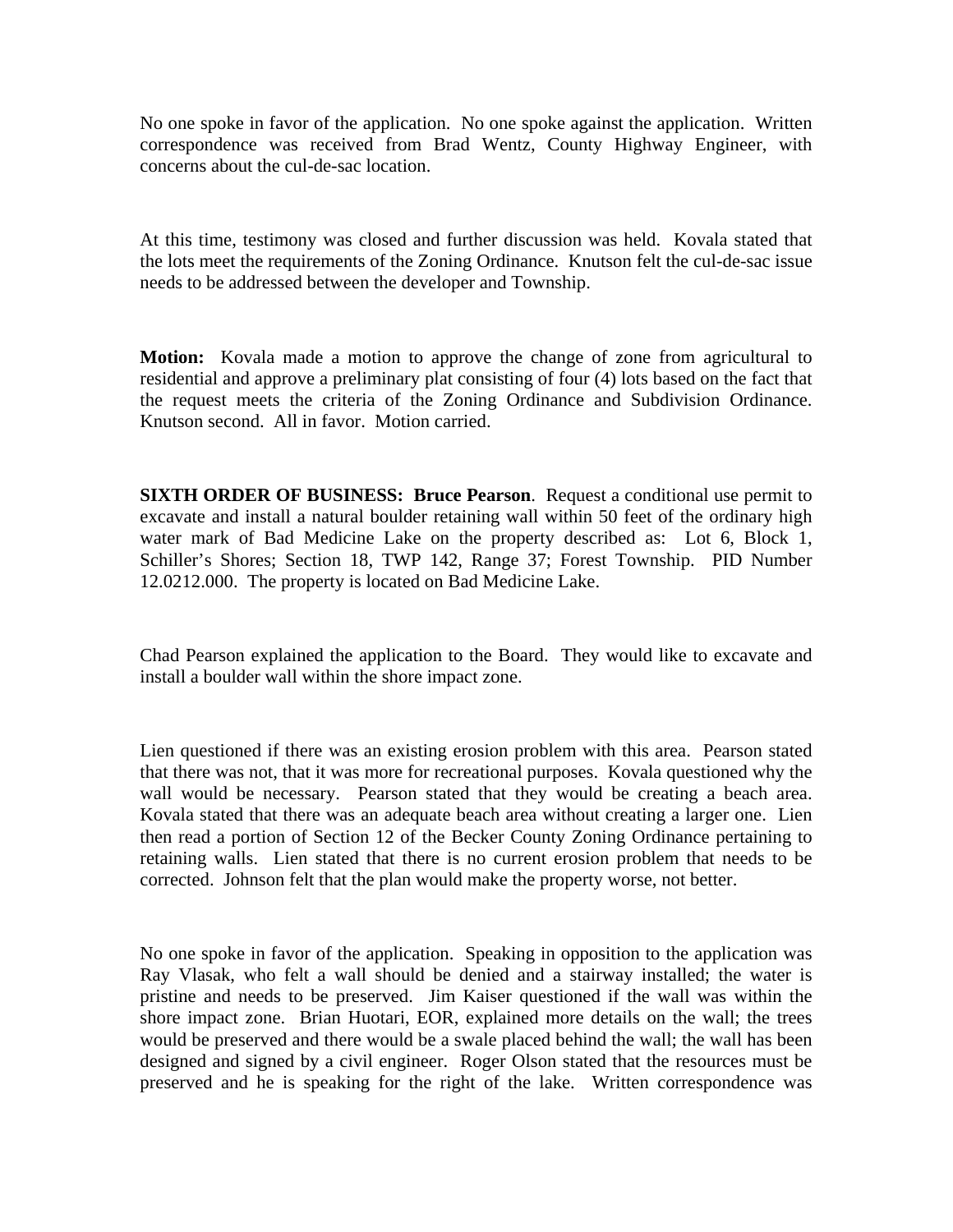received from Jerry and Lorraine Prahl, in opposition of the application and David Hagen, in favor of the application.

At this time, testimony was closed and further discussion was held. Johnston stated that the ordinary high water level and the current water level was only a four-foot difference. Knutson stated that Lien spelled out when retaining walls are permitted and walls may be permitted for the replacement of old, deteriorating or poorly constructed walls; there is no reason for a wall here, the bank is well protected.

**Motion:** Johnson made a motion to deny a retaining wall within the shore impact zone based on the fact that the proposal does not meet the criteria of Section 12 of the Becker County Zoning Ordinance. Skarie second. All in favor. Motion carried.

**SEVENTH ORDER OF BUSINESS: Daniel & Jacqueline Weiss.** Request a conditional use for the replacement of an existing retaining wall within the shore impact zone for the property described as: Lot 2 Block 1, Oak Knolls Acres; Section 17, TWP 140, Range 36. PID Number 21.0398.000. The property is located on Straight Lake. This is an after the fact permit.

Brian Huotari, EOR, explained the application to the Board. Huotari inspected the wall after it had been constructed. The wall that was constructed is well constructed and protects the boathouse. It was his understanding that the new wall replaced a failing wood wall.

No one spoke in favor of the application. No one spoke against the application. Written correspondence was received from Osage Environmental, in favor of the application.

At this time, testimony was closed and further discussion was held. Johnson felt that there were no other alternatives that could have been done to correct the erosion problem. Knutson felt that more damage would be done to the shoreline if it were to be restored.

**Motion:** Kovala made a motion to approve an after the fact conditional use permit for the replacement of an existing retaining wall within the shore impact zone based on the fact that the wall does meet the criteria of Section 12 of the Becker County Zoning Ordinance. Waldo second. All in favor. Motion carried.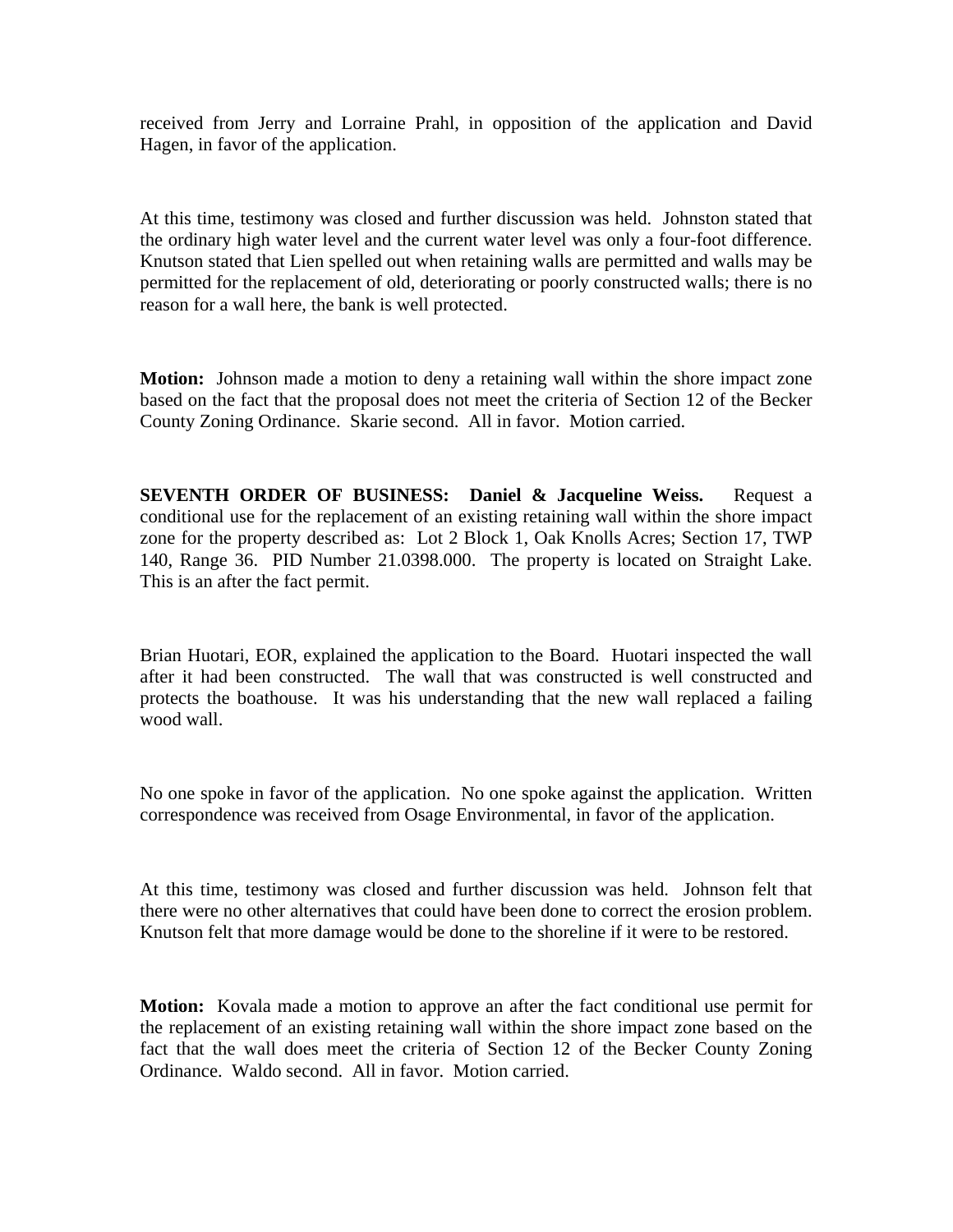**EIGHTH ORDER OF BUSINESS: Patricia Anderson.** Request a conditional use permit to repair an existing retaining wall, which has partially collapsed, within the shore impact zone on the property described as: Lot 1 Block 1, Sandy Ridge First Addition; Section 23, TWP 138, Range 43; Cormorant Township. PID Number 06.1000.951. The property is located on Big Cormorant Lake.

Dick Anderson explained the application to the Board. The purpose of the project is to repair an existing retaining wall. Cormorant Watershed has looked at the plan, but would not approve the plan until the Watershed's engineer looked at the plan. The new wall would be approximately 5 to 6 feet further from the lake. Anderson stated that they looked at three wall options, boulder, block and cedar. After careful consideration, they chose the cedar wall.

Kovala felt that the boulder wall would be a better fit of the area rather than a wooden wall. Bruflodt stated that something needs to be done with the wall and felt that a rock wall would be more appealing near the lake. Johnson felt a rock wall would be better than wood.

Anderson stated that the cedar would weather to a gray color and they are planning on planting chokecherry bushes in front of the wall, this would hide some of the wall.

Speaking in favor of the application was Jeff Moritz who stated that the Watershed had a concern about erosion and safety and that Houston Engineering has reviewed and approved the plan, stating the wall would not fail. No one spoke in opposition of the application. Written correspondence was received from Barry Shaw in favor of the application.

At this time, testimony was closed and further discussion was held. Bruflodt and Lien both agreed that something needed to be done with the existing wall. Lien stated that he would rather see a boulder wall but the engineer designed a wood wall.

**Motion:** Lien made a motion to approve a conditional use permit to repair an existing retaining wall, which has partially collapsed, within the shore impact zone based on the fact that it does meet the criteria of Section 12 of the Becker County Zoning Ordinance. Moritz second. All in favor except Kovala. Majority in favor. Motion carried.